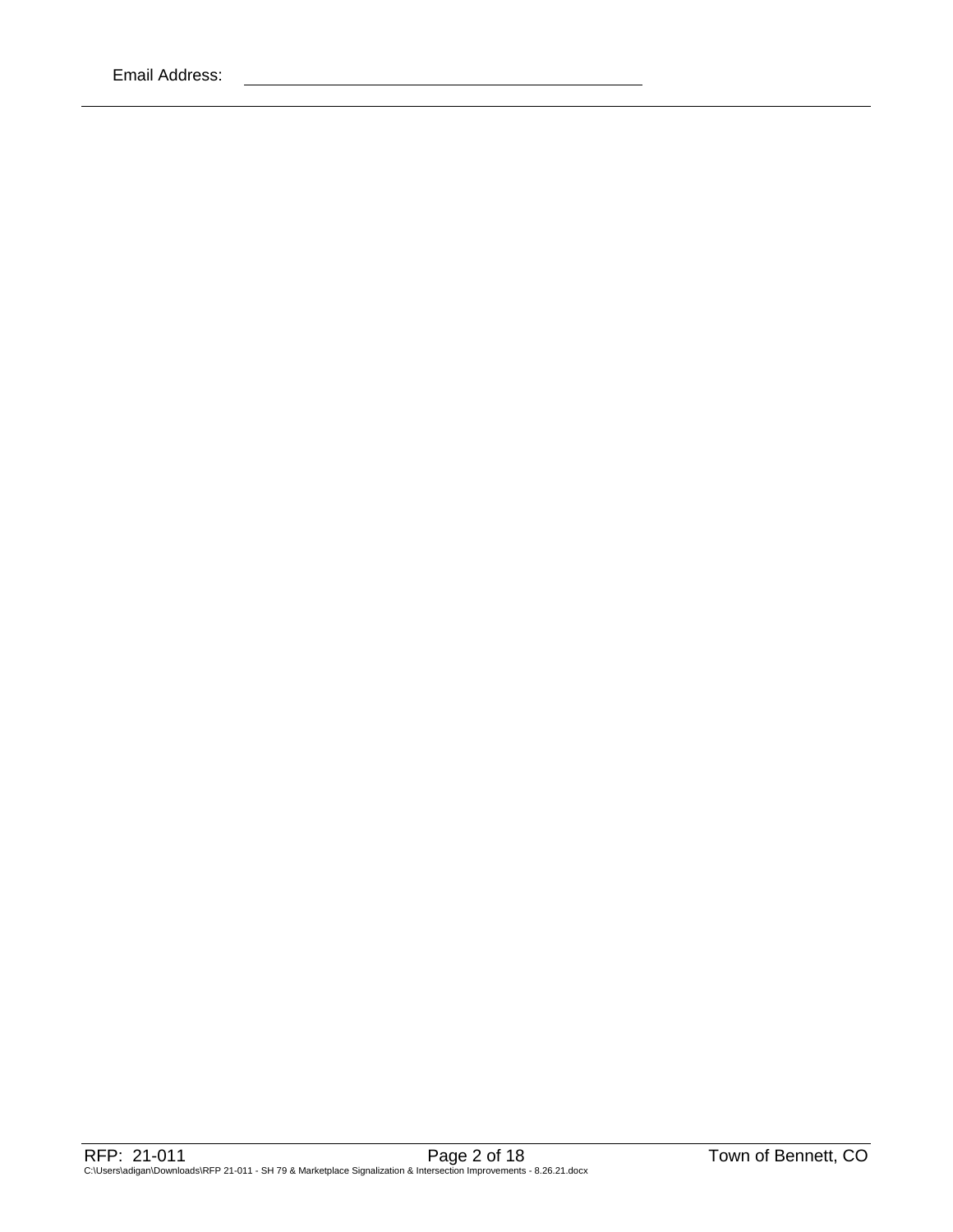

# **REQUEST FOR PROPOSALS GENERAL TERMS AND CONDITIONS**

#### **I APPLICABILITY**

The Town of Bennett ("Town") desires to solicit proposals from interested firms or persons to construct eastbound right turn lane with channelizing island, corresponding curb ramps, drainage improvements, and signal poles (w/o mast arm), conduit, controller/cabinet, and nay other associated signal equipment contained in the plan set. . This document sets forth general information and requirements for persons and firms ("Contractors") interested in submitting "Proposals" in response to this Request for Proposals ("Solicitation").

#### **II CONTENTS OF PROPOSAL**

- **A GENERAL CONDITIONS.** Contractors are required to submit their Proposals in accordance with the following express conditions:
	- 1 Contractors shall make all investigations necessary to thoroughly inform themselves regarding the conditions of Town of Bennett Community Center Facility. No plea of ignorance by the Contractor of conditions that exist or that may hereafter exist as a result of failure to fulfill the requirements of the contract documents will be accepted as the basis for varying the requirements of the town or the compensation to the Contractor.
	- 2 Contractors are advised that all Town contracts are subject to all legal requirements contained in the Town's Purchasing Policies and state and federal statutes. When conflicts between the Solicitation and these legal documents occur, the highest authority will prevail.
	- 3 All Proposals and other materials submitted in response to this Solicitation shall become the property of the Town upon receipt and will not be returned to the Contractor. Selection or rejection will not affect this right. Information that is considered proprietary should be clearly marked as such and will be handled in accordance with applicable federal and state laws. Neither cost information nor any response in total will be considered proprietary, and Contractors should assume that all portions of their response other than proprietary information will be public records.
	- 4 The provisions herein are solely for the fiscal responsibility of the Town and confer no rights, duties or entitlements to Contractors.
	- 5 This Solicitation is not an offer to contract.

### **B CLARIFICATION AND MODIFICATIONS IN TERMS AND CONDITIONS**

1 Where there appear to be variances or conflicts between the General Terms and Conditions, the Special Terms and Conditions and the technical specifications outlined in this Solicitation, the technical specifications then the Special Terms and Conditions will prevail.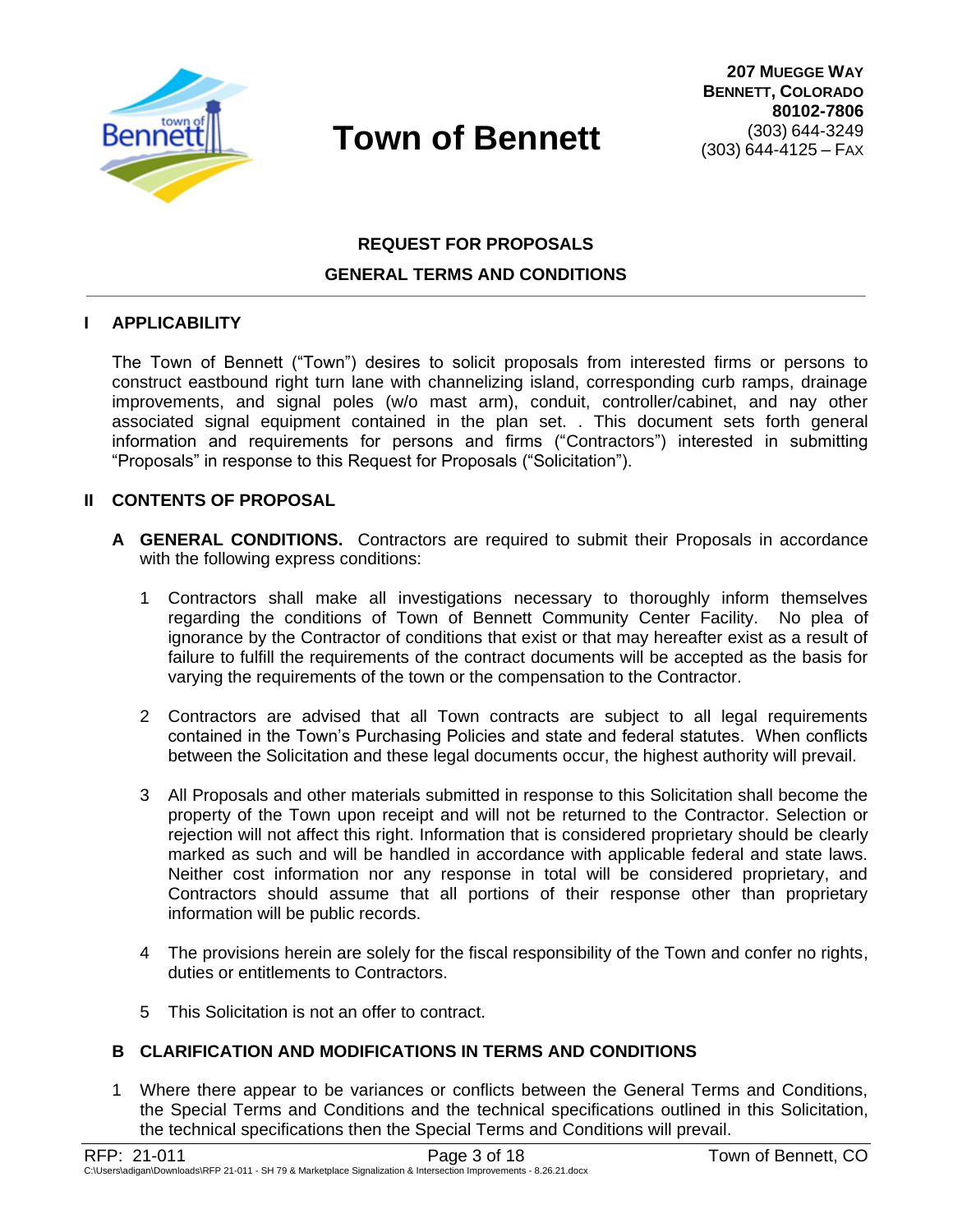2 If any Contractor contemplating submitting a Proposal under this Solicitation is in doubt as to the true meaning of the specifications, the Contractor must submit a **written request** for clarification to the Town at 207 Muegge Way, Bennett, CO 80102. The Contractor submitting the request shall be responsible for ensuring that the request is received by the Town at least five calendar days prior to the scheduled deadline for submission of Proposals.

#### **Any official interpretation of this Solicitation must be made by an agent of the Town who is authorized to act on behalf of the Town. The Town shall not be responsible for interpretations offered by employees of the Town who are not agents of the Town.**

The Town shall issue a written addendum if substantial changes which impact the technical submission of Proposals are required. A copy of such addenda will be mailed or distributed via facsimile transmission to each Contractor receiving the Solicitation. The Contractor shall certify its acknowledgment of the addendum by signing the addendum and returning it with its Proposal. In the event of conflict with the original contract documents, addenda shall govern all other contract documents to the extent specified. Subsequent addenda shall govern over prior addenda only to the extent specified.

# **C PRICES CONTAINED IN PROPOSAL – DISCOUNTS, TAXES, COLLUSION**

- 1 Contractors may offer a cash discount for prompt payment. Discounts will be considered in determining the lowest net cost for the evaluation of Proposals; discounts for periods of less than twenty days, however, will not be considered in making the award. Contractors are encouraged to provide their prompt payment terms in the space provided on the Solicitation's Specification and Pricing Form. If no prompt payment discount is being offered, the Contractor shall enter a zero (0) for the percentage discount to indicate net thirty days. If the Contractor does not enter a percentage discount, it is hereby understood and agreed that the payment terms shall be net thirty days, effective on the date that the Town receives an accurate invoice or accepts the products, whichever is the later date. Payment is deemed to be made on the date of the mailing of the check.
- 2 Contractors shall not include federal, state, or local excise or sales taxes in prices offered, as the Town is exempt from payment of such taxes. Town tax identification numbers will be made available to the selected contractor.
- 3 The Contractor, by affixing its signature to this Solicitation, certifies that its Proposal is made without previous understanding, agreement, or connection either with any persons, firms or corporations making a Proposal for the same items, or with the Town. The Contractor also certifies that its Proposal is in all respects fair, without outside control, collusion, fraud, or otherwise illegal action. To insure integrity of the Town's public procurement process, all Contractors are hereby placed on notice that any and all Contractors who falsify the certifications required in conjunction with this section will be prosecuted to the fullest extent of the law.

### **III PREPARATION AND SUBMISSION OF PROPOSAL**

### **A PREPARATION**

- 1 The Proposal must be typed. All corrections made by the Contractor must be initialed **in blue ink** by the authorized agent of the Contractor.
- 2 Proposals must contain, **in blue ink**, a manual signature of an authorized agent of the Contractor in the space provided on the Solicitation cover page. **The original cover page of this Solicitation must be included in all Proposals. If the Contractor's authorized**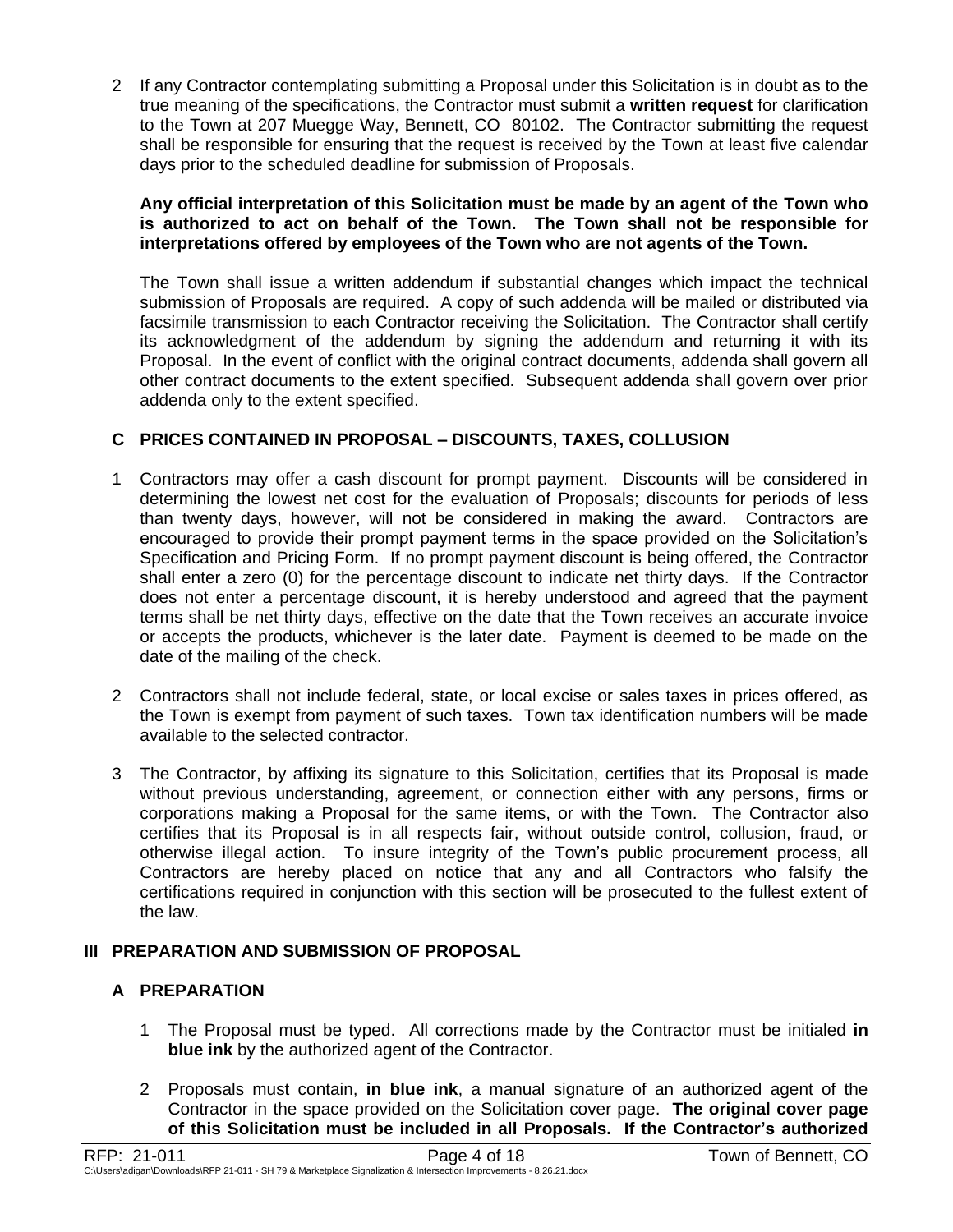#### **agent fails to sign and return the original cover page of the Solicitation, its Proposal may be invalid and may not be considered.**

- 3 Unit prices shall be provided by the Contractor on the Solicitation's Specification and Pricing Form when required in conjunction with the prescribed method of award and **shall be for the unit of measure requested**. Prices that are not in accordance with the measurements and descriptions requested shall be considered non-responsive and shall not be considered. Where there is a discrepancy between the unit price and the extension of prices, the unit price shall prevail.
- 4 The accuracy of the Proposal is the sole responsibility of the Contractor. No changes in the Proposal shall be allowed after the date and time that the Offers are due. Changes made to the Proposal prior to the date and time that the Offers are due shall be made in accordance with Provision IV(A) of this document.

## **B SUBMISSION**

- 1 The Proposal shall be sealed in an envelope with the Contractor's name and the solicitation number on the outside. The Town's Specification and Pricing form, which is attached to this Solicitation, must be used when the Contractor is submitting its Proposal. The Contractor shall not alter this form (e.g. add or modify categories for posting prices offered) unless expressly permitted in the addendum duly issued by the Town. No other form shall be accepted.)
- 2 Proposals submitted via facsimile machines will not be accepted.
- 3 Contractors, which qualify their Proposals by requiring alternate contractual terms and conditions as a stipulation for contract award must include such alternate terms and conditions in their Proposals. The Town reserves the right to declare Contractors' Proposals as non-responsive if any of these alternate terms and conditions are in conflict with the Town's terms and conditions, or if they are not in the best interests of the Town.

An ORIGINAL and THREE (3) copies of each Proposal must be received before the due date and time as specified in this Proposal. Failure to submit the required number of copies may deem the Contractor non-responsive. The Contractor is responsible for addressing the envelope as indicated below. Address the envelope as follows:

Town of Bennett ATTN: Purchasing 207 Muegge Way Bennett, CO 80102

ATTN: Daymon Johnson Title: Director of Capital Projects RFP: 20-011

C LATE PROPOSALS. Proposals received after September 15, 2021, 4:00 p.m., shall be considered non-responsive and will be returned unopened to the Contractor.

### **IV MODIFICATION OR WITHDRAWAL OF PROPOSALS**

**A MODIFICATIONS TO PROPOSALS.** Proposals may only be modified in the form of a written notice on company letterhead and must be received prior to September 15, 2021, 4:00 p.m. Each permissible modification submitted to the Town must have the Contractor's name and return address and the applicable Solicitation number and title clearly marked on the face of the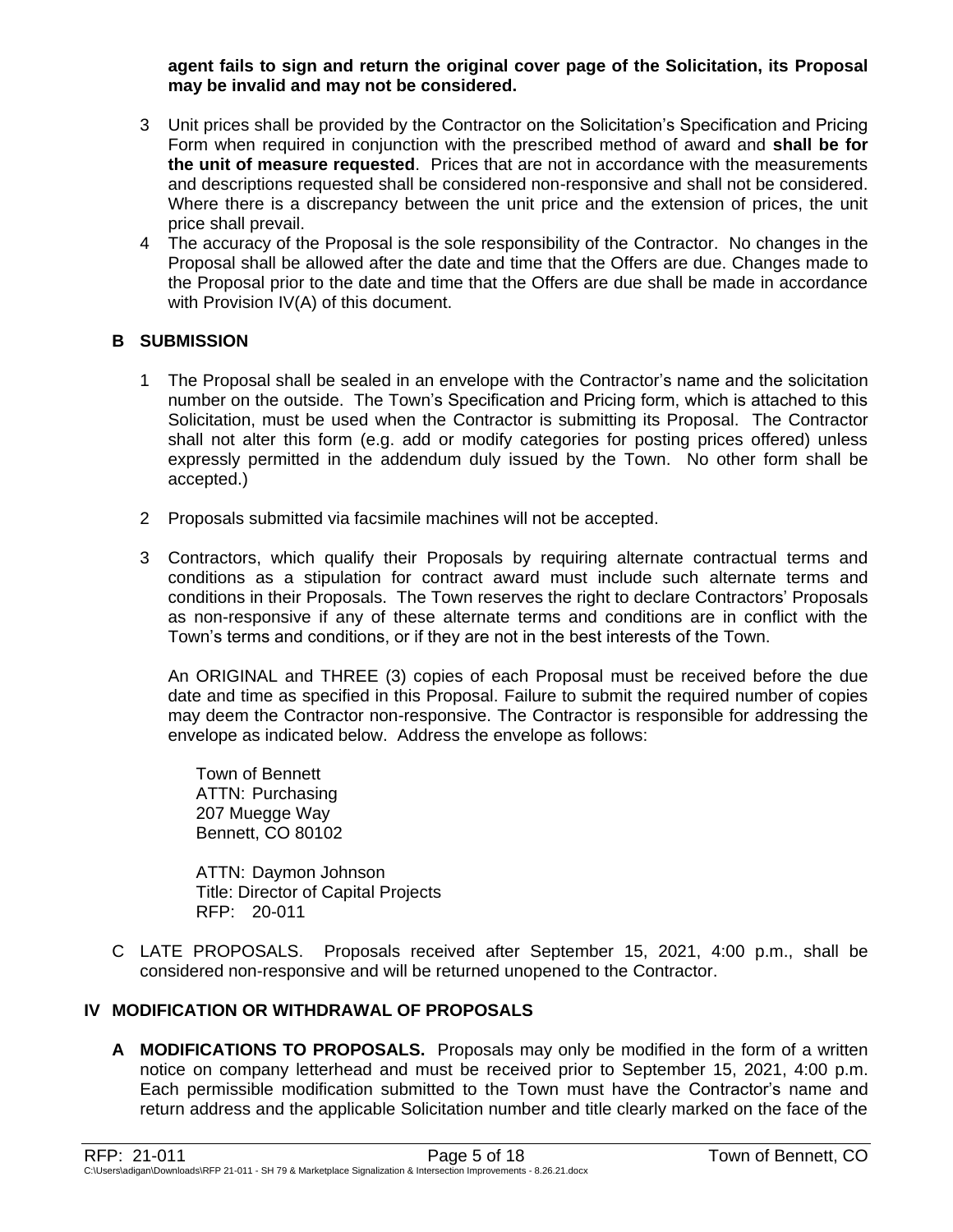envelope. If more than one modification is submitted, the modification bearing the latest date of receipt by the Town will be considered the valid modification.

### **B WITHDRAWAL OF PROPOSALS**

- 1 Proposals may be withdrawn prior to September 15, 2021, 4:00 p.m. Such requests must be made in writing on company letterhead.
- 2 Proposals may not be withdrawn after September 15, 2021, 4:00 p.m., for a period of ninety (90) calendar days. If a Proposal is withdrawn by the Contractor during this ninety-day period, the Town may, at its option, suspend the Contractor from the Bidder list and may not accept any Proposal from the Contractor for a six-month period following the withdrawal.

## **V REJECTION OF PROPOSALS**

- **A REJECTION OF PROPOSALS.** The Town may, at its sole and absolute discretion:
	- 1 Accept or Reject any and all, or parts of any or all, Proposals submitted by prospective Contractors;
	- 2 Re-advertise this Solicitation;
	- 3 Postpone or cancel the process;
	- 4 Waive any irregularities in the Proposals received in conjunction with this Solicitation; and/or
	- 5 Determine the criteria and process whereby Proposals are evaluated and awarded. No damages shall be recoverable by any challenger as a result of these determinations or decisions by the Town.
- **B REJECTION OF A PARTICULAR PROPOSAL.** Examples of the reasons for which the Town may reject a Proposal, include, but are not limited to the following:
	- 1 The Contractor misstates or conceals any material fact in its Proposal;
	- 2 The Contractor's Proposal does not strictly conform to the law or the requirements of the Solicitation:
	- 3 The Proposal expressly requires or implies a conditional award that conflicts with the method of award stipulated in the Solicitation's Special Terms and Conditions;
	- 4 The Proposal does not include documents, including, but not limited to, certificates, licenses, and/or samples, which are required for submission with the Proposal in conjunction with the Solicitation's Special Terms and Conditions and/or technical specifications; or
	- 5 The Proposal has not been executed by the Contractor through an authorized signature on the Specification's Cover Sheet.

## **C ELIMINATION FROM CONSIDERATION**

1 A Proposal may not be accepted from, nor any contract be awarded to, any person or firm which is in arrears to the Town upon any debt or contract or which is a defaulter as surety or otherwise upon any obligation to the Town.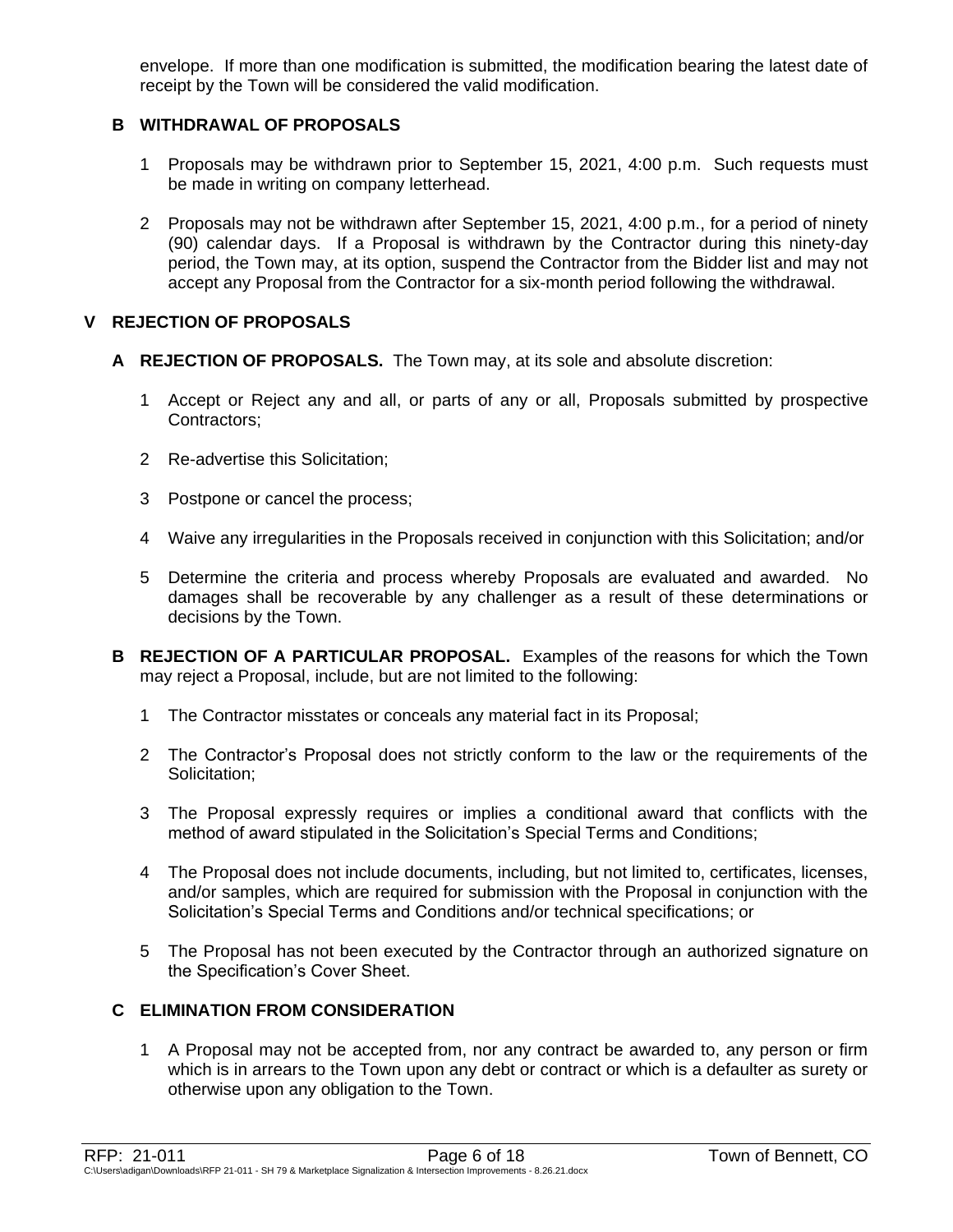2 A Proposal may not be accepted from, nor any contract awarded to, any person or firm which has failed to perform faithfully any previous contract with the Town, state or federal government, for a minimum period of three years after this previous contract was terminated for cause.

### **VI AWARD OF SOLICITATION**

The Town shall award the Solicitation to the successful Contractor through the issuance of a Notice of Award. The General Terms and Conditions, the Special Terms and Conditions, any technical specifications, the Proposal, and the Purchase Order or Notice of Award are collectively an integral part of any agreement between the Town and the successful Contractor. Accordingly, these documents shall be incorporated into a separate contract for services. No services shall be provided until the contract for services has been signed by the Town and no products shall be provided until the Purchase Order has been signed by the Contractor.

### **VII INSURANCE REQUIREMENTS UPON AWARD OF CONTRACT**

- A Consultant shall not be relieved of any liability, claims, demands, or other obligations assumed pursuant to this Agreement by reason of its failure to secure liability insurance or by reason of its failure to secure insurance in sufficient amounts of sufficient durations, or sufficient types to cover such liability.
	- 1 Consultant shall at its own expense be required to keep in full force and effect during the term of this Agreement automobile liability and physical damage insurance for any vehicle used in performing services for the Town, in amounts not less than prescribed by the laws of the State of Colorado (currently \$25,000 per person/\$50,000 per accident bodily injury and \$15,000 per accident property damage).
	- 2 Consultant's automobile liability and physical damage insurance shall be endorsed to include the Town, and its elected and appointed officers and employees, as additional insureds, unless the Town in its sole discretion waives such requirement. Every policy required above shall be primary insurance, and any insurance carried by the Town, its officers, or its employees, shall be excess and not contributory insurance to that provided by the Consultant. Such policies shall contain a severability of interests provision. Consultant shall be solely responsible for any deductible losses under the required policies.
	- 3 Certificates of insurance shall be provided by Consultant as evidence that policies providing the required coverages, conditions, and minimum limits are in full force and effect, and shall be subject to review and approval by the Town. No required coverage shall be cancelled, terminated or materially changed until at least 30 days prior written notice has been given to the Town. The Town reserves the right to request and receive a certified copy of any policy and any endorsement thereto.
- B The policies required above shall be primary insurance, and any insurance carried by the Town, its officers, or its employees shall be excess and not contributory insurance to that provided by Contractor. No additional insured endorsement to the policy required above shall contain any exclusion for bodily injury or property damage arising from completed operations. The Contractor shall be solely responsible for any deductible losses under any policy required above.
- C The Commercial General Liability and Commercial Automobile Liability policies shall be endorsed to name the Town, and its elected officials, officers, employees and agents as additional insureds. When Worker's Compensation and Professional Liability are required a certificate should be provided as evidence of such coverage. The policies shall provide that the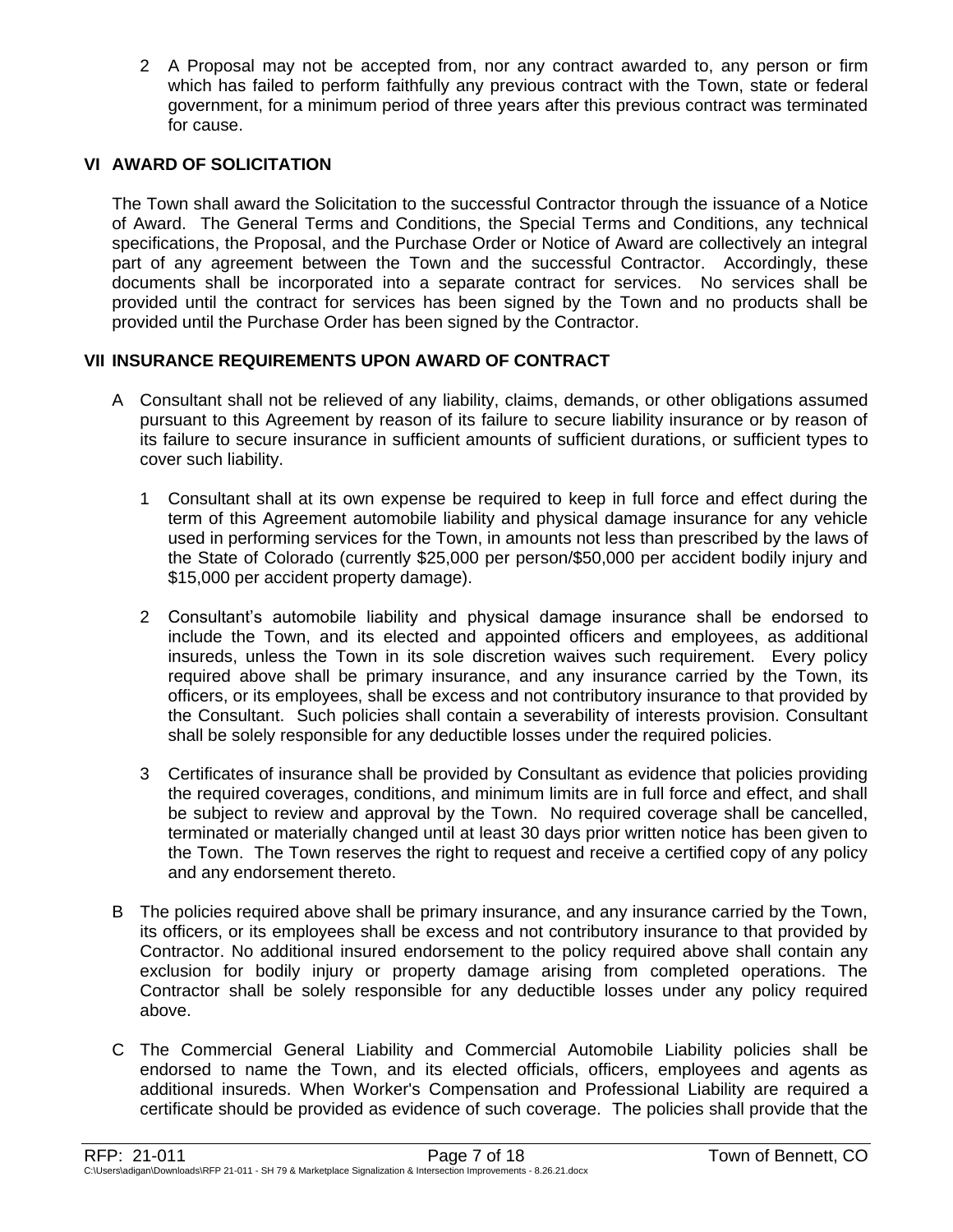Town will receive notice no less than 30 days prior to cancellation, termination or a material change to the policies.

- D The Contractor shall not be relieved of any liability, claims, demands, or other obligations assumed pursuant to the Agreement by reason of its failure to procure or maintain insurance, or by reason of its failure to procure or maintain insurance in sufficient amounts, durations or types.
- E Failure on the part of the Contractor to procure or maintain policies providing the required coverages, conditions and minimum limits shall constitute a material breach of contract upon which Town may immediately terminate this Agreement, or at its discretion, Town may procure or renew any such policy or any extended reporting period thereto and may pay any and all premiums in connection therewith, and all monies so paid by Town shall be repaid by Contractor to Town upon demand, or Town may offset the cost of the premiums against any monies due to Contractor from Town.
- F The Town reserves the right to request and receive a certified copy of any policy and any endorsement thereto.

## G INSURANCE CERTIFICATES

- 1 The Contractor shall, prior to commencing services, deliver to the Town Certificates of Insurance as evidence that policies providing any and all required coverages and limits are in full force and effect.
- 2 These certificates will serve as an indication to the Town that the Contractor has acquired all necessary insurance; however, the Town may require that certified copies of the insurance policies be submitted and may withhold payment for services until the applicable insurance policies are received and found to be in accordance with the Agreement.
- 3 Insurance limits must be on each Certificate of Insurance. Each Certificate of Insurance shall be reviewed and approved by Town prior to commencement of services under the Agreement. The certificates shall identify this Agreement and shall state the project number where applicable.
- 4 Worker's Compensation Insurance. Consultant shall at its own expense keep in full force and effect during the term of this Agreement Statutory Worker's Compensation Insurance to cover obligations imposed by the Workers' Compensation Act of Colorado and any other applicable laws for any employee engaged in the performance under this contract. Evidence of qualified exemption or self-insured status may be substituted

## **VIIIADDITIONAL CONTRACTUAL OBLIGATIONS**

Contracts executed pursuant to this Proposal will include, but not be limited to the following provisions:

- A LOCAL, STATE AND FEDERAL COMPLIANCE REQUIREMENTS. Successful Contractors shall be familiar and comply with all local, state, and federal directives, ordinances, rules, orders, and laws applicable to, and affected by, this contract including, but not limited to, Equal Employment Opportunity (EEO) regulations, Occupational Safety and Health Act (OSHA), and Title II of the Americans with Disabilities Act (ADA).
- B DISPOSITION. The Contractor shall not assign, transfer, convey, sublet, or otherwise dispose of the contract, including any or all of its right, title or interest therein, or its power to execute such contract to any person, company or corporation, without prior written consent of the Town.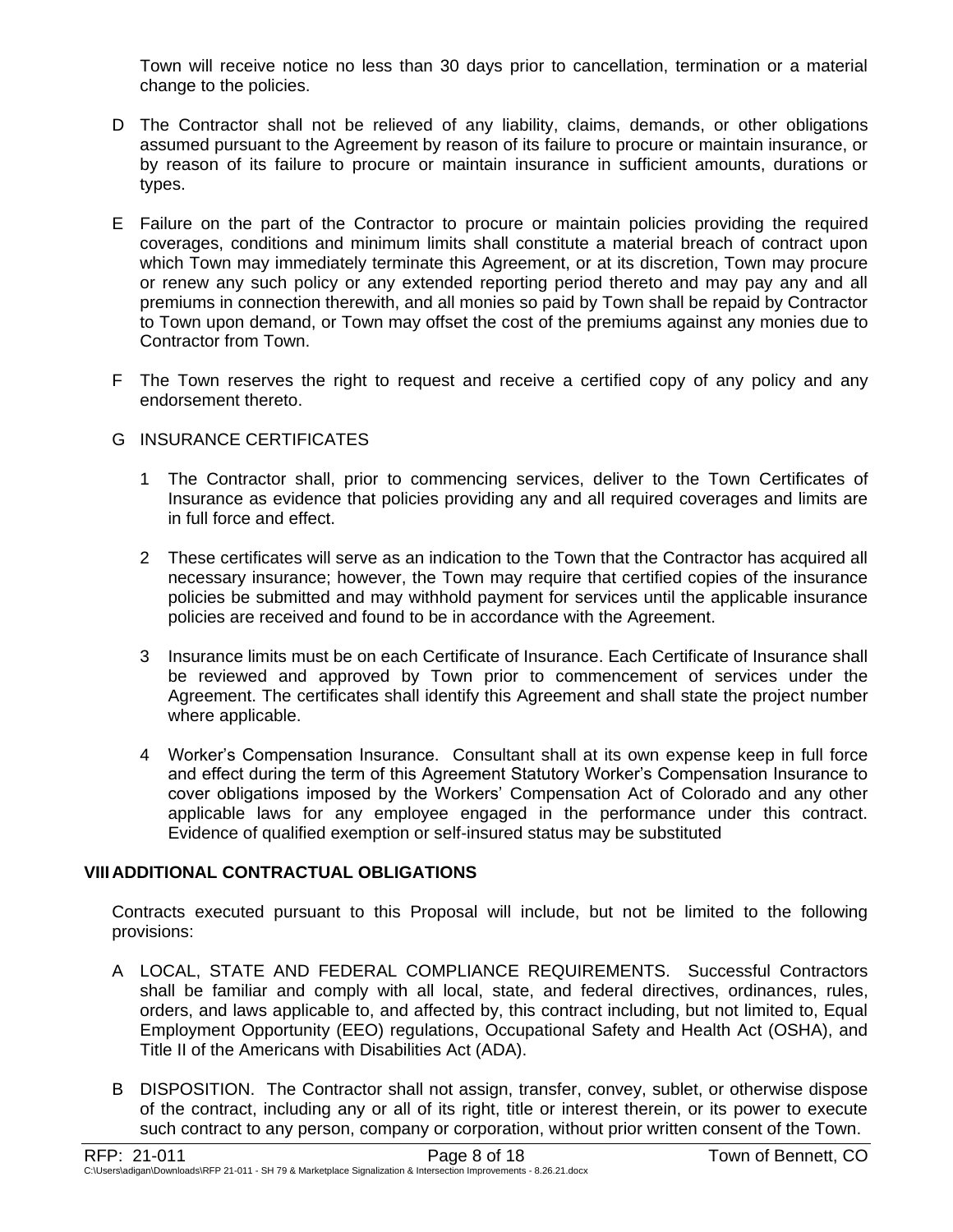- C EMPLOYEES. All employees of the Contractor shall be considered to be, at all times, employees of the Contractor, under its sole direction, and not an employee or agent of the Town. The Town may require the Contractor to remove an employee it deems careless, incompetent, insubordinate or otherwise objectionable, and whose continued employment on Town property is not in the best interest of the Town. In accordance with the Town's policy regarding the use of tobacco products, no employee of the Contractor shall be permitted to use tobacco products when performing work on Town property.
- D DELIVERY. Prices, quotes and deliveries are to be **FOB destination, freight prepaid**, and shall require inside delivery unless otherwise specified in the Solicitation's Special Terms and Conditions. Title and risk of loss shall pass to the Town upon inspection and acceptance by the Town at its designated point of delivery, unless otherwise specified in the Special Terms and Conditions. In the event that the Contractor defaults on its contract or the contract is terminated for cause due to performance, the Town reserves the right to re-procure the materials or services from the next lowest Contractor or from other sources during the remaining term of the terminated/defaulted contract. Under this arrangement, the Town shall charge the Contractor any difference between the Contractor's price and the price to be paid to the next lowest Contractor, as well as any costs associated with the re-solicitation effort
- E MATERIAL PRICED INCORRECTLY. As part of any award resulting from this process, Contractor(s) will discount all transactions as agreed. In the event the Town discovers, through its contract monitoring process or formal audit process, that material was priced incorrectly, Contractor(s) agree to promptly refund all overpayments and to pay all reasonable audit expenses incurred as a result of the non-compliance.
- F INDEMNIFICATION. Contracts executed pursuant to this Proposal will require the selected contractor to indemnify and hold harmless the Town, and its officers and its employees, from and against all liability, claims, and demands, on account of any injury, loss, or damage, which arise out of or are connected with the contractor's performance of the contract, if such injury, loss, or damage, or any portion thereof, is caused by, or claims to be caused by, the negligent act, omission, or other fault of the consultant or any subcontractor of the consultant, or any officer, employee, or agent of the consultant or any subcontractor, or any person for whom the consultant is responsible. The contract shall include provisions for the consultant to defend against such claims.
- G TERMINATION FOR CONVENIENCE. The Contract shall provide that the Town may cancel the contract upon thirty days written notice for reason other than cause. This may include the Town's inability to continue with the contract due to the elimination or reduction of funding.
- H BONDS. For any contract exceeding \$50,000, the Contractor shall furnish a performance bond, payment bond, and warranty bond in an amount determined by the Town, but in any event at least equal to the contract price, as security for the faithful performance and payment of all Contractor's obligations. The bonds will be required to remain in effect at least until one year after the date of final payment. All bonds shall be in forms acceptable to the Town and executed by such sureties licensed to conduct business in Colorado that are acceptable to the Town.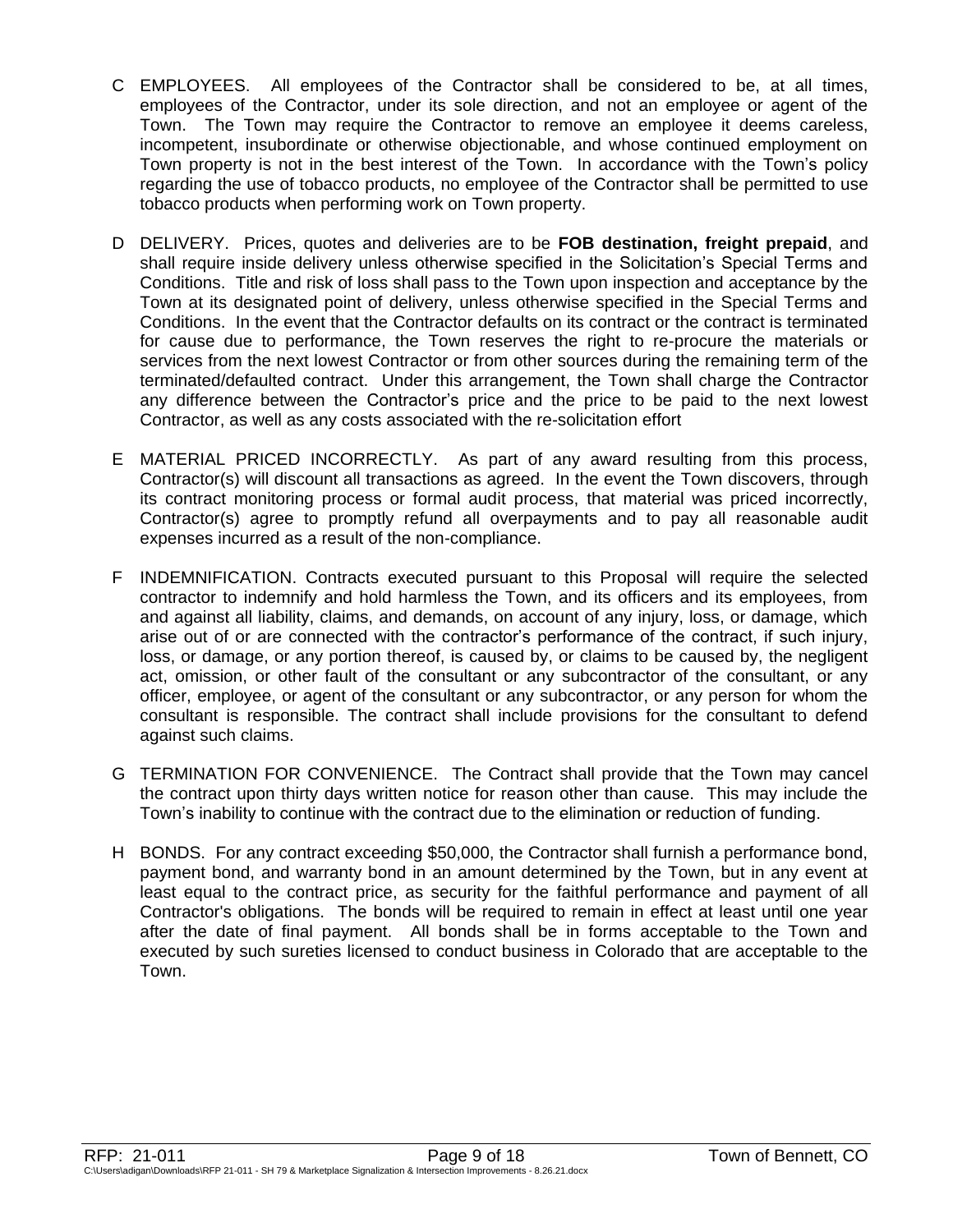

# **REQUEST FOR PROPOSALS SPECIAL TERMS AND CONDITIONS**

**SCHEDULE OF ACTIVITIES:** The following activities and dates are just a tentative outline of the process to be used to solicit Contractor responses and to evaluate each Proposal.

August 26, 2021 **Issue Request for Proposal** September 15, 2021 Proposal Submittal Deadline September 15, 2021 Bid Opening September 22, 2021 **Notice of Intent to Award** September 29, 2021 **Award Contract Contract Award Contract Award Contract** 

**COMPETENCY OF CONTRACTORS - MINIMUM YEARS OF EXPERIENCE AND OPERATIONAL FACILITIES REQUIRED:** Pre-award inspection of the Contractor's facility may be made prior to award of contract. Responses will only be considered from Contractors which have been engaged in the business of performing services as described in this Solicitation for a minimum period of five (5) years prior to the date of this Solicitation The Contractors must be able to produce evidence that they have an established satisfactory record of performance for a reasonable period of time and have sufficient financial support, equipment and organization to ensure that they can satisfactorily execute the services if awarded a contract. The term 'equipment and organization' as used herein shall be construed to mean a fully equipped and well established company in line with the best business practices in the industry and as determined by the proper authorities of the Town. The Town reserves the right, before awarding the contract, to require a Contractor to submit such evidence of its qualifications as it may deem necessary, and may consider any evidence available to it (including, but not limited to, the financial, technical and other qualifications and abilities of the Contractor, including past performance and experience with the Town) in making the award in the best interests of the Town.

**QUALIFICATIONS OF CONTRACTOR:** The Town may make such investigations as deemed necessary to determine the ability of the Contractor to perform work, and the Contractor shall furnish all information and data for this purpose as the Town requests. Such information includes but not limited to: current/maximum bonding capabilities, current licensing information, audited financial statements, history of the firm on assessments of liquidated damages, contracts cancelled prior to completion and/or lawsuits and/or pending lawsuits against the firm and/or its principals. The Town reserves the right to reject any Proposal if the evidence submitted by, or investigation of, such Contractor fails to satisfy the Town that such Contractor is properly qualified to carry out the obligations of the contract and to complete the work contemplated therein. Conditional bids will not be accepted.

**NON-APPROPRIATION:** Pursuant to C.R.S. § 29-1-110, as amended, financial obligations of the Town after the current fiscal year are contingent upon funds for the purpose being appropriated, budgeted and otherwise available. Any contract entered with respect to this project will provide that it is automatically terminated on January 1<sup>st</sup> of the first fiscal year for which funds are not appropriated. The Town shall give the Contractor written notice of such non-appropriation.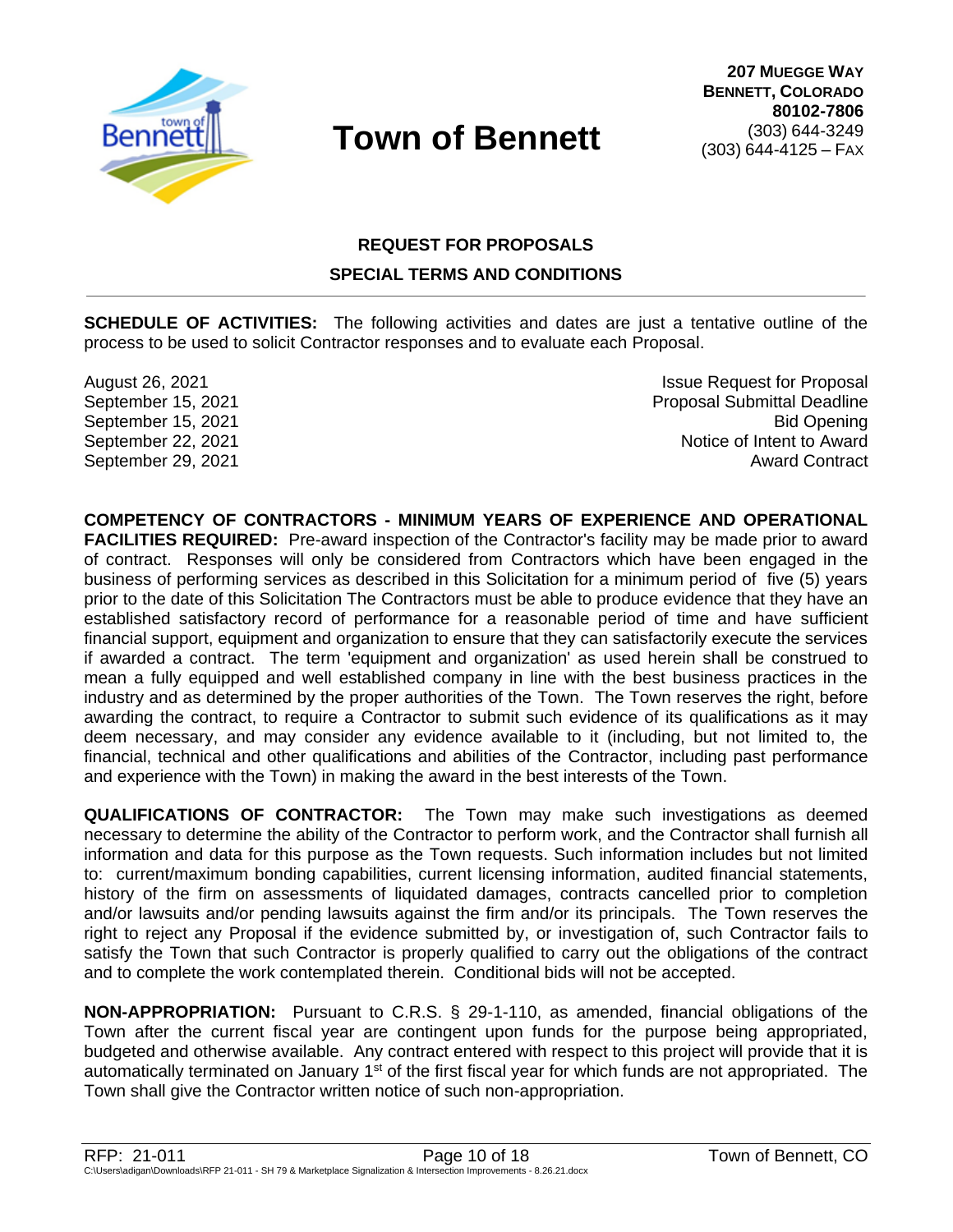**MATERIAL PRICED INCORRECTLY:** As part of any award resulting from this process, Contractor(s) will discount all transactions as agreed. In the event the Town discovers, through its contract monitoring process or formal audit process, that material was priced incorrectly, Contractor(s) agree to promptly refund all overpayments and to pay all reasonable audit expenses incurred as a result of the non-compliance.

**METHOD OF AWARD - SINGLE PRODUCT:** Award of this contract will be made to the lowest responsive, responsible Contractor whose Proposal will be most advantageous to the Town, subject to the Town's right to reject all Proposals. In addition to the bid amount, additional factors will be considered as an integral part of the bid evaluation process, including the following:

- The Contractor's ability, capacity and skill to perform within the specified time limits;
- The Contractor's experience, reputation, efficiency, judgment, and integrity;
- The quality, availability, and adaptability of the supplies or materials proposed;
- Contractor's past performance;
- Sufficiency of Contractor's financial resources to fulfill the contract;
- Contractor's ability to provide future maintenance and/or service;
- Other applicable factors as the Town determines necessary or appropriate in its discretion..

**EQUAL OPPORTUNITY:** The Town of Bennett intends and expects that the contracting processes of the Town and its Vendors provide equal opportunity without regard to gender, race, ethnicity, religion, age or disability and that its Vendors make available equal opportunities to the extent third parties are engaged to provide goods and services to the Town as subcontractors, vendors, or otherwise. Accordingly, the Vendor shall not discriminate on any of the foregoing grounds in the performance of the contract, and shall make available equal opportunities to the extent third parties are engaged to provide goods and services in connection with performance of the contract. **Joint ventures are encouraged.** The Vendor shall disseminate information regarding all subcontracting opportunities under this contract in a manner reasonably calculated to reach all qualified potential subcontractors who may be interested. The Vendor shall maintain records demonstrating its compliance with this article and shall make such records available to the Town upon the Town's request.

**ADDENDUMS:** Contractor is responsible for obtaining and acknowledging all subsequent addendums. Failure to submit subsequent addendum(s) shall deem the Contractor non-responsive.

**COSTS INCURRED BY PROPOSER:** Costs for developing a response to the Proposal, interviews, and contract negotiations are entirely the obligation of the Contractor and shall not be charged in any manner to the Town.

**REQUEST FOR CLARIFICATIONS.** The Town reserves the right to require clarification or further information with respect to any Proposal received, and to determine the final terms of any contract for services.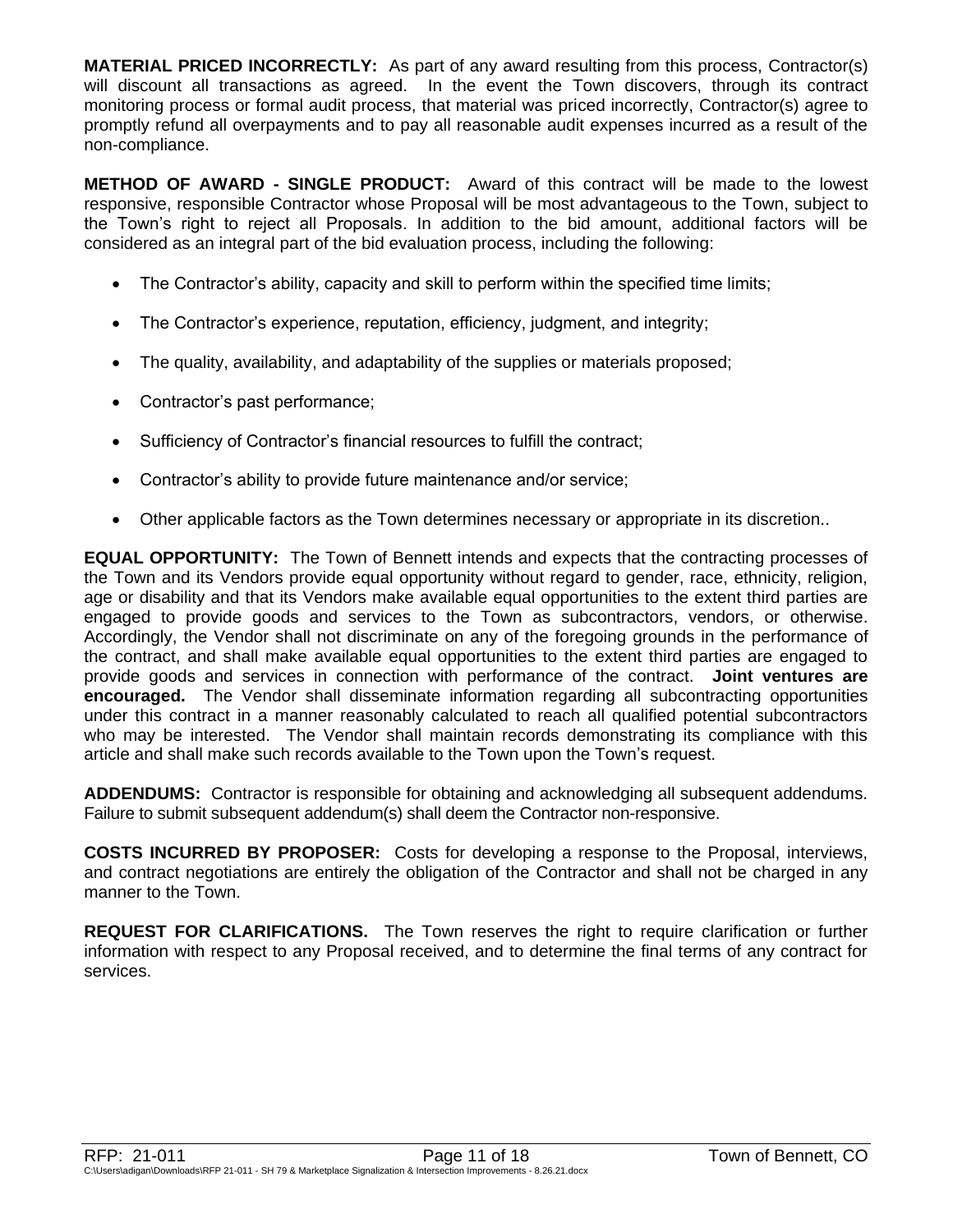

# **REQUEST FOR PROPOSALS SPECIFICATIONS**

### **I SCOPE OF WORK**

#### *Intersection Improvements:*

#### **Roadway Improvements**

Roadway improvements include, but are not limited to the addition of:

- an exclusive eastbound right turn lane and acceleration lane;
- channelizing island on southwest corner; as well as
- curb ramp and sidewalk improvements and sidewalk on the southwest corner.

#### **Drainage Improvements**

Drainage construction includes storm drain improvements on the southwest corner of the intersection.

#### **Traffic Signal Improvements**

Traffic signal improvements include the placement of signal poles and luminaires (without mast arms), conduit, controller/cabinet, and any other associated signal equipment contained in the plan set. Additional traffic improvements include, but are not limited to, signing and striping.

### **Traffic Control**

All traffic control plans must be furnished by the Contractor to Project Engineer for the Town for approval prior to the commencement of work.

### **Permitting**

The Contractor is responsible to obtain all required permits required for completion of work from the Town of Bennett and the State of Colorado.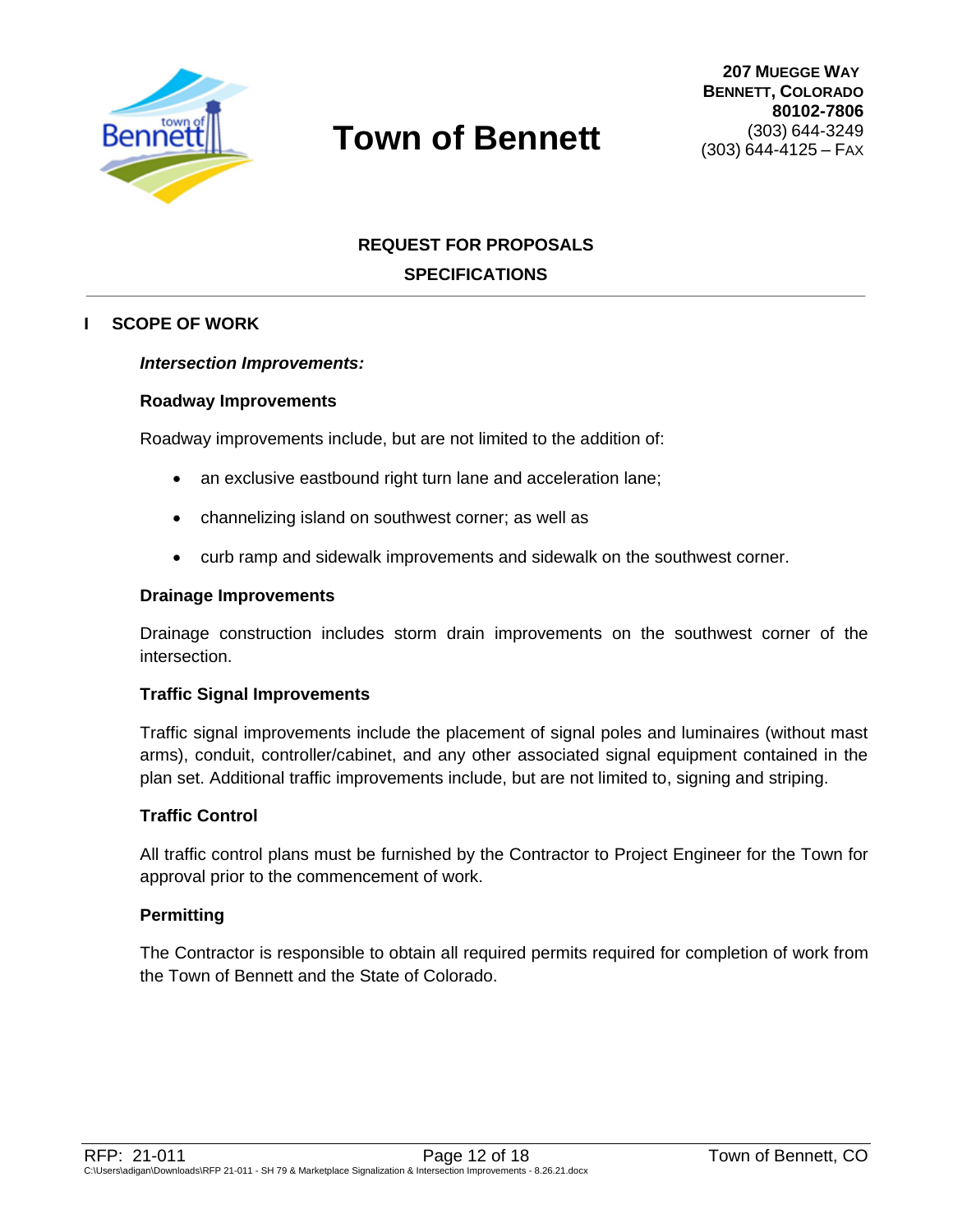### **II PROPOSAL CONTENT**

- Interest firms should provide at least the following information:
	- o Contact information Including location, names of the principals, officers and directors of the firm.
	- o A statement of the availability of the firm to undertake the project.
	- o A timeline detailing the time frame for completion of this project.
	- o Resumes, organizational chart, specific roles and responsibility commitments, and general percent of time allocation for individuals working on this project.
	- o List of member of the project team detailing roles in the project.
	- o Description of your approach to providing the proposed services, to give the Town the opportunity to understand your process and product.
	- o Fee schedule tied to the scope of work; itemized.
	- o A "Not to Exceed" contractual amount.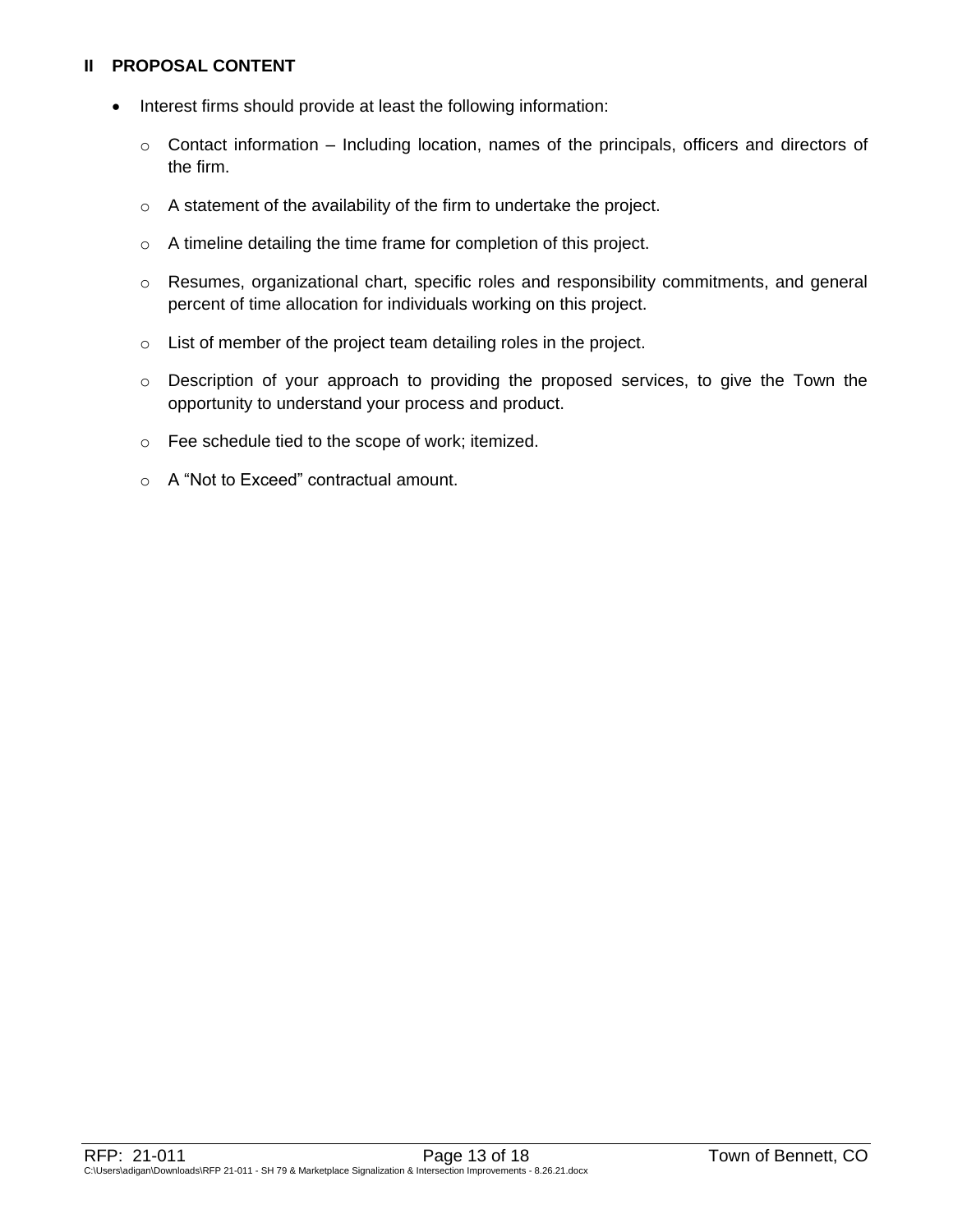

#### **REQUEST FOR PROPOSALS**

#### **BID SCHEDULE**

#### **I BID SCHEDULE: SH 79 & MARKETPLACE DR SIGNAL & INTERSECTION IMPROVEMENTS**

| Item Number            | <b>Item Description</b>                                      | Unit        | Roadway        | <b>Unit Cost</b> | <b>Extended Cost</b> |
|------------------------|--------------------------------------------------------------|-------------|----------------|------------------|----------------------|
| 201-00001              | Clearing and Grubbing                                        | <b>ACRE</b> | 0.57           |                  |                      |
| 202-00019              | Removal of Inlet                                             | <b>EACH</b> | $\mathbf{1}$   |                  |                      |
| 202-00200              | Removal of Sidewalk                                          | SY          | 143            |                  |                      |
| 202-00203              | Removal of Curb and Gutter                                   | LF          | 256            |                  |                      |
| 202-00220              | Removal of Asphalt Mat                                       | SY          | 395            |                  |                      |
| 202-00240              | Removal of Asphalt Mat (Planing)                             | SY          | 563            |                  |                      |
| 202-00810              | Removal of Ground Sign                                       | <b>EACH</b> | $\overline{2}$ |                  |                      |
| 203-00010              | Unclassified Excavation (Complete In Place)                  | CY          | 768            |                  |                      |
| 203-01597              | Potholing                                                    | <b>HOUR</b> | 40             |                  |                      |
| 208-00002              | Erosion Log Type 1 (12 Inch)                                 | LF          | 524            |                  |                      |
| 208-00020              | Silt Fence                                                   | LF          | 935            |                  |                      |
| 208-00035              | Aggregate Bag                                                | LF          | 204            |                  |                      |
| 208-00046              | Pre-fabricated Concrete Washout Structure                    | <b>EACH</b> | $\mathbf{1}$   |                  |                      |
| 208-00051              | Storm Drain Inlet Protection (Type I)                        | LF          | 36             |                  |                      |
| 208-00056              | Storm Drain Inlet Protection (Type III)                      | <b>EACH</b> | $\mathbf{1}$   |                  |                      |
| 208-00075              | Pre-fabricated Vehicle Tracking Pad                          | <b>EACH</b> | $\mathbf{1}$   |                  |                      |
| 208-00106              | Sweeping (Sediment Removal)                                  | <b>HOUR</b> | 10             |                  |                      |
| 210-00810              | <b>Reset Ground Sign</b>                                     | <b>EACH</b> | $\mathbf{1}$   |                  |                      |
| 210-00815              | Reset Sign Panel                                             | <b>EACH</b> | $\overline{2}$ |                  |                      |
| 210-04020              | Modify Inlet                                                 | <b>EACH</b> | 1              |                  |                      |
| 210-XXXXX              | Reset Ground Sign (Special)                                  | <b>EACH</b> | 1              |                  |                      |
| 212-00706              | Seeding (Native) Drill                                       | <b>ACRE</b> | 0.4            |                  |                      |
| 213-00002              | Mulching (Weed Free Hay)<br><b>Mulch Tackifier</b>           | <b>ACRE</b> | 0.4            |                  |                      |
| 213-00061<br>304-06004 | Aggregate Base Course (Class 6)                              | LВ<br>SY    | 66<br>1594     |                  |                      |
| 403-33841              | Hot Mix Asphalt (Grading S) (100) (PG 64-22)                 | <b>TON</b>  | 120            |                  |                      |
| 403-34871              | Hot Mix Asphalt (Grading SX) (100) (PG 76-28)                | <b>TON</b>  | 39             |                  |                      |
| 412-00190              | Concrete Pavement (Patching)                                 | SY          | 36.4           |                  |                      |
| 503-00018              | Drilled Caisson (18 Inch)                                    | LF          | 5              |                  |                      |
| 503-00036              | Drilled Caisson (36 Inch)                                    | LF          | 57             |                  |                      |
| 503-00042              | Drilled Caisson (42 Inch)                                    | LF          | 17             |                  |                      |
| 603-01185              | 18 Inch Reinforced Concrete Pipe (Complete In Place)         | LF          | 261            |                  |                      |
| 604-19105              | Inlet Type $R L 5$ (5 Foot)                                  | <b>EACH</b> | $\overline{2}$ |                  |                      |
| 604-30005              | Manhole Slab Base (5 Foot)                                   | <b>EACH</b> | $\overline{2}$ |                  |                      |
| 608-00006              | Concrete Sidewalk (6 Inch)                                   | SY          | 188.2          |                  |                      |
| 608-00010              | Concrete Curb Ramp                                           | SY          | 61.7           |                  |                      |
| 609-21010              | Curb and Gutter Type 2 (Section I-B)                         | LF          | 40             |                  |                      |
| 609-21020              | Curb and Gutter Type 2 (Section II-B)                        | LF          | 719            |                  |                      |
| 609-24010              | Gutter Type 2 (10 Foot)                                      | LF          | 36             |                  |                      |
| 612-00001              | Delineator (Type I)                                          | <b>EACH</b> | $\overline{4}$ |                  |                      |
| 612-00002              | Delineator (Type II)                                         | <b>EACH</b> | $\overline{2}$ |                  |                      |
| 613-00206              | 2 Inch Electrical Conduit (Bored)                            | LF          | 365            |                  |                      |
| 613-00306              | 3 Inch Electrical Conduit (Bored)                            | LF          | 730            |                  |                      |
| 613-01200              | 2 Inch Electrical Conduit (Plastic)                          | LF          | 200            |                  |                      |
| 613-01300              | 3 Inch Electrical Conduit (Plastic)                          | LF          | 165            |                  |                      |
| 613-07034              | Pull Box (24"x36"x18")                                       | <b>EACH</b> | $\overline{4}$ |                  |                      |
| 613-10000              | Wiring                                                       | L S         | $\mathbf{1}$   |                  |                      |
| 613-13000              | Luminaire (LED)                                              | <b>EACH</b> | $\overline{4}$ |                  |                      |
| 613-80130              | Service Meter Cabinet                                        | <b>EACH</b> | 1              |                  |                      |
| 614-00011              | Sign Panel (Class I)                                         | ъ⊧          | 34             |                  |                      |
| 614-00012              | Sign Panel (Class II)                                        | <b>SF</b>   | 88.5           |                  |                      |
| 614-00029              | Sign Panel (Class II) (Install Only)                         | <b>EACH</b> |                |                  |                      |
| 614-01573              | Steel Sign Support (2-1/2 Inch Round NP-40)(Post & Slipbase) | <b>EACH</b> | $\overline{4}$ |                  |                      |
| 614-70150              | Pedestrian Signal Face (16) (Countdown)                      | <b>EACH</b> | 8              |                  |                      |
| 614-70336              | Traffic Signal Face (12-12-12)                               | <b>EACH</b> | 11             |                  |                      |
| 614-70448              | Traffic Signal Face (12-12-12-12)                            | <b>EACH</b> | 8              |                  |                      |
| 614-72855              | Traffic Signal Controller Cabinet                            | EACH        | $\mathbf{1}$   |                  |                      |
| 614-72863              | Pedestrian Push Button Post Assembly                         | <b>EACH</b> | $\overline{4}$ |                  |                      |
| 614-72866              | Fire Preemption Unit and Timer                               | <b>EACH</b> | $\overline{2}$ |                  |                      |
| 614-72895              | Vehicle Detection System (Single Camera)                     | <b>EACH</b> | 4 <sup>1</sup> |                  |                      |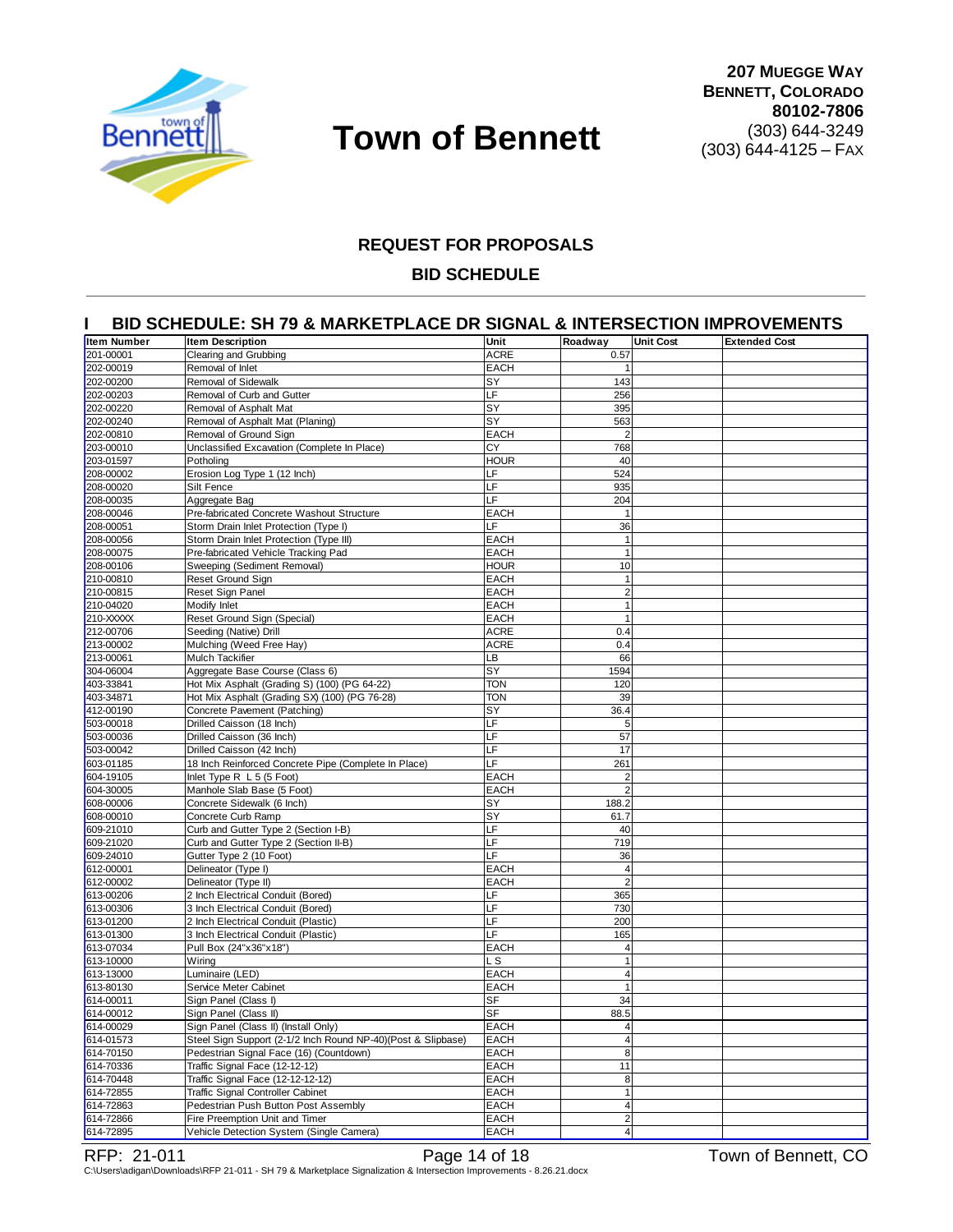## **BID SCHEDULE: SH 79 & MARKETPLACE DR SIGNAL & INTERSECTION IMPROVEMENTS (Cont'd)**

| 614-81011<br>614-84000 | Traffic Signal-Light Pole Steel (1 Mast Arm) (Install Only) |             |     |  |
|------------------------|-------------------------------------------------------------|-------------|-----|--|
|                        |                                                             | <b>EACH</b> |     |  |
|                        | Traffic Signal Pedestal Pole Steel                          | <b>EACH</b> |     |  |
| 614-86800              | Uninterrupted Power Supply                                  | <b>EACH</b> |     |  |
| 614-87690              | <b>Ethernet Switch</b>                                      | <b>EACH</b> |     |  |
| 620-00002              | Field Office (Class 2)                                      | <b>EACH</b> |     |  |
| 620-00012              | Field Laboratory (Class 2)                                  | <b>EACH</b> |     |  |
| 620-00020              | Sanitary Facility                                           | <b>EACH</b> |     |  |
| 625-00000              | <b>Construction Surveying</b>                               | . S         |     |  |
| 626-00000              | Mobilization                                                | S           |     |  |
| 627-00008              | Modified Epoxy Pavement Marking                             | GAL         | 16  |  |
| 627-00011              | Pavement Marking Paint (Waterborne)                         | GAL         | 10  |  |
| 627-30205              | Thermoplastic Pavement Marking (Word-Symbol)                | <b>SF</b>   | 105 |  |
| 627-30210              | Thermoplastic Pavement Marking (Xwalk-Stopline)             | <b>SF</b>   | 600 |  |
| 630-00000              | Flagging                                                    | <b>HOUR</b> | 64  |  |
| 630-00003              | Uniformed Traffic Control                                   | <b>HOUR</b> | 64  |  |
| 630-00007              | <b>Traffic Control Inspection</b>                           | DAY         | 40  |  |
| 630-00012              | <b>Traffic Control Management</b>                           | <b>DAY</b>  | 20  |  |
| 630-80336              | Barricade (Type 3 M-B) (Temporary)                          | <b>EACH</b> |     |  |
| 630-80341              | Construction Traffic Sign (Panel Size A)                    | <b>EACH</b> | 32  |  |
| 630-80342              | Construction Traffic Sign (Panel Size B)                    | <b>EACH</b> | 19  |  |
| 630-80355              | Portable Message Sign Panel                                 | <b>EACH</b> |     |  |
| 630-80360              | Drum Channelizing Device                                    | <b>EACH</b> | 40  |  |
| 630-80380              | <b>Traffic Cone</b>                                         | <b>EACH</b> | 40  |  |
| 630-80393              | <b>Stackable Vertical Panels</b>                            | <b>EACH</b> | 75  |  |

**Grand Total =**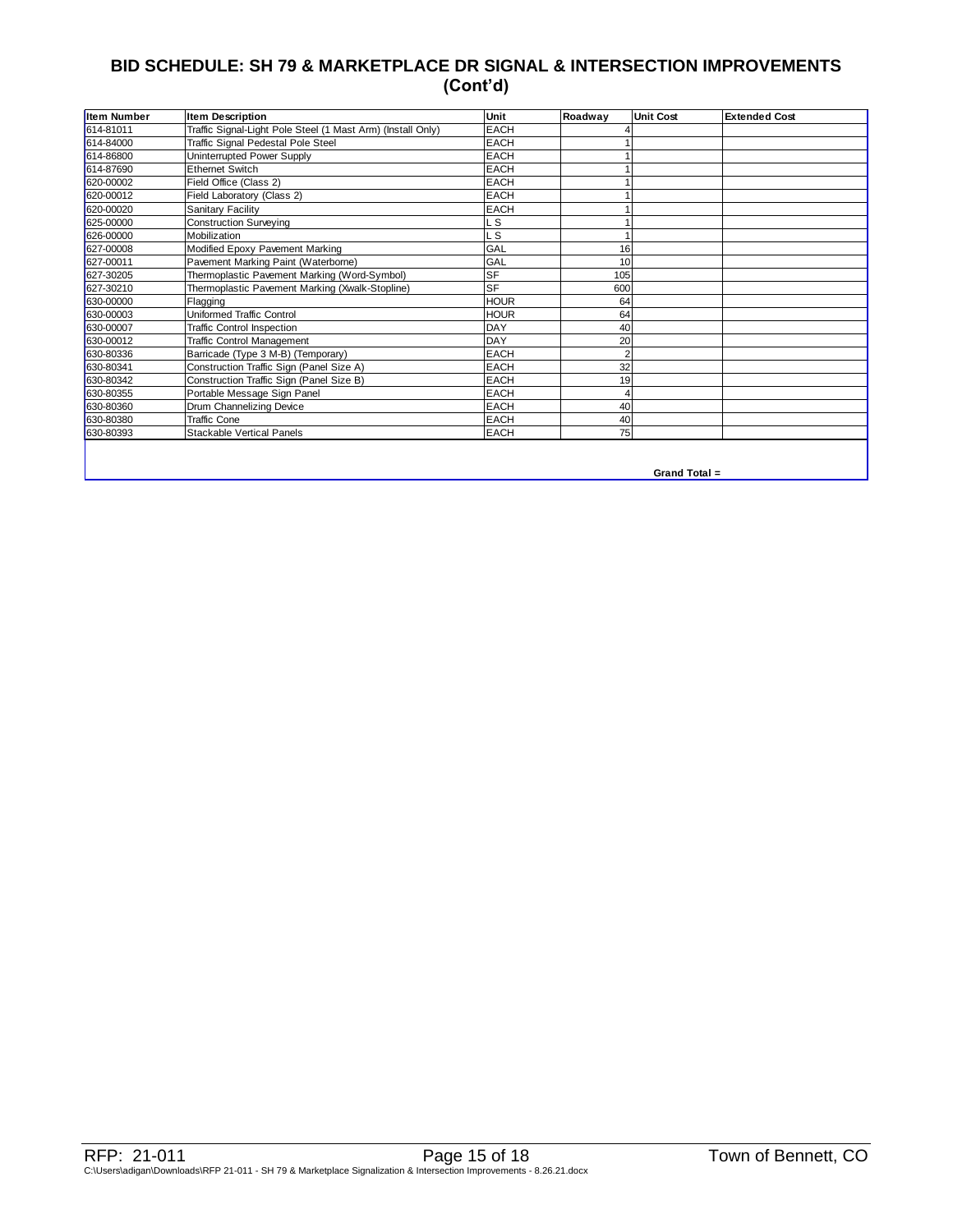

# **REQUEST FOR PROPOSALS SUBMISSION FORM**

**SUBMISSION:** It is imperative, when submitting a bid/proposal, that you address the envelope as follows:

Town of Bennett ATTN: Purchasing 207 Muegge Way Bennett, CO 80102

| Purchasing / Daymon Johnson<br>Attn:<br><b>Title: Director of Capital Projects</b><br>RFP: 21-011 |            |      |
|---------------------------------------------------------------------------------------------------|------------|------|
| Does your proposal comply with all the terms<br>and conditions? If no, indicate exceptions        | <b>YES</b> | NO   |
| Does your proposal meet or exceed all<br>specifications? If no, indicate exceptions               | <b>YES</b> | NO.  |
| State percentage of prompt payment discount, if offered                                           |            | $\%$ |
| State total bid price (include all items bid)                                                     |            |      |
| State total bid price with discount                                                               |            |      |

**The Town of Bennett must have on file a completed W-9 prior to doing business with Contractors. Please submit the attached form with your Proposal.**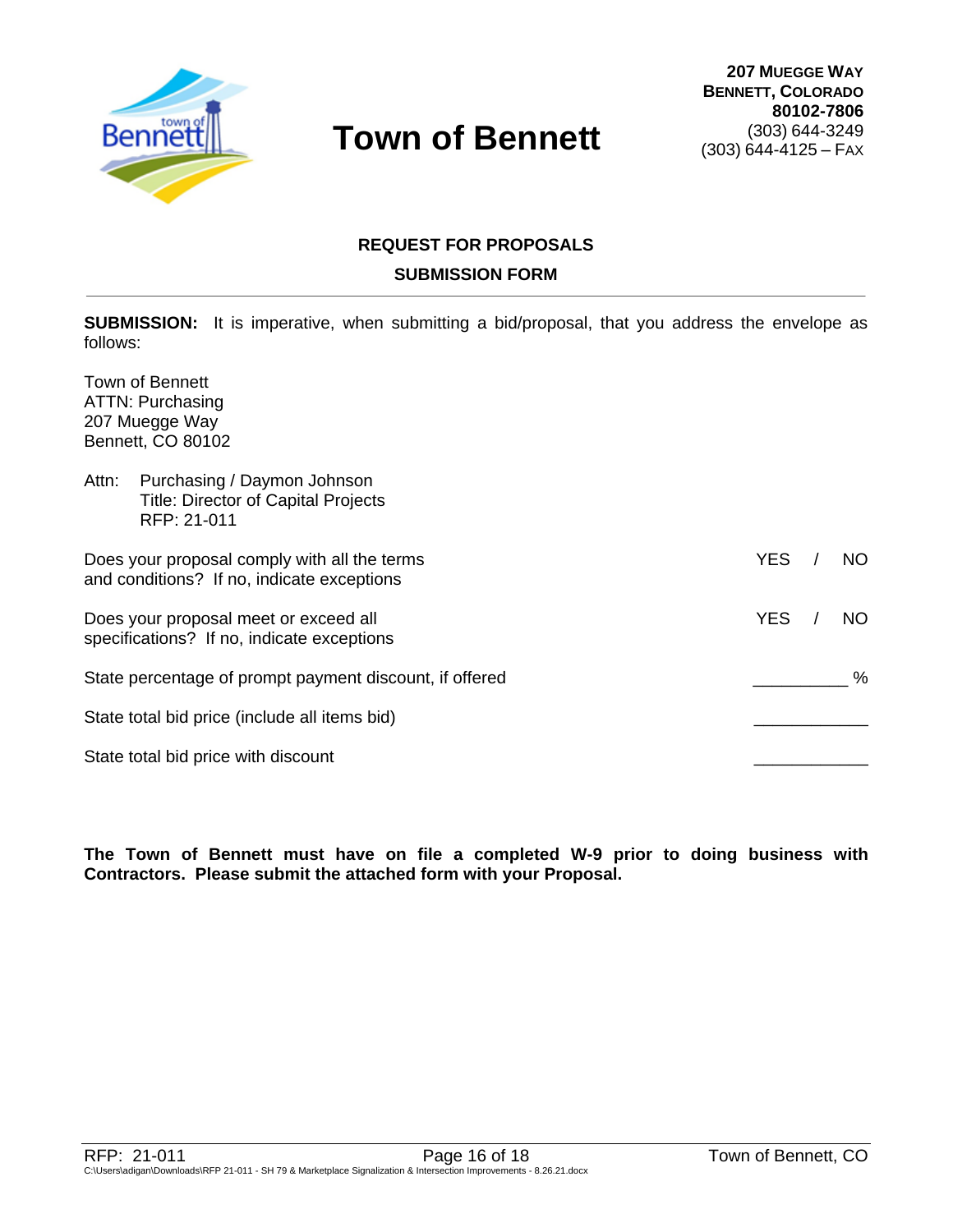

**REQUEST FOR PROPOSALS**

### **SUBSTITUTE FORM W-9** Vendor# **REQUEST FOR TAXPAYER IDENTIFICATION NUMBER AND CERTIFICATION (A copy of the W-9 instructions is available upon request)**

#### **1 NAME OF FIRM:**

NAME (Legal Name)

BUSINESS NAME (If different from above e.g. DBA)

**2 ADDRESS WHERE NOTIFICATIONS, PURCHASE ORDERS ETC. SHOULD BE MAILED** (if different from above):

NAME (As it appears on invoice)

ADDRESS

CITY, STATE, ZIP

#### **3. PAY TO OR REMITTANCE INFORMATION**

(If more than one remit to address, please attach on additional page.)

STREET ADDRESS

CITY, STATE, ZIP

The Internal Revenue Service requires that you submit a Taxpayer Identification Number to comply with this regulation, please fill in the required information on this form, sign and return it to:

> By fax (303) 644-4125 By mail Town of Bennett ATTN: Danette Ruvalcaba 207 Muegge Way Bennett, CO 80102